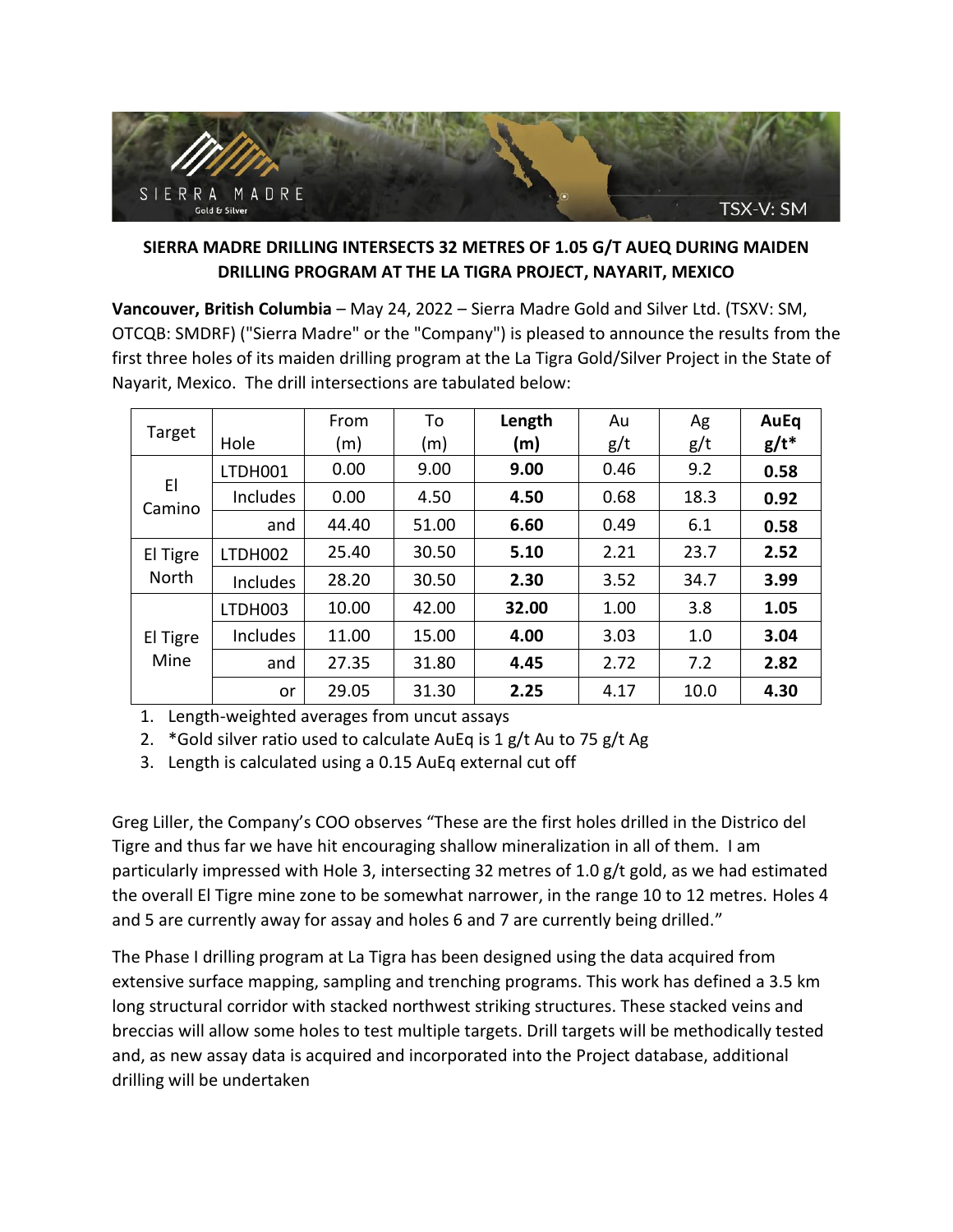The structures at La Tigra dip at 40<sup>o</sup> to 45<sup>o</sup> and holes 1 and 2 were drilled at -45<sup>o</sup> and hole 3, -53<sup>o</sup>. As such the true width of the intersections are approximately +90% of the intersected length.

The following map shows the location of the holes.

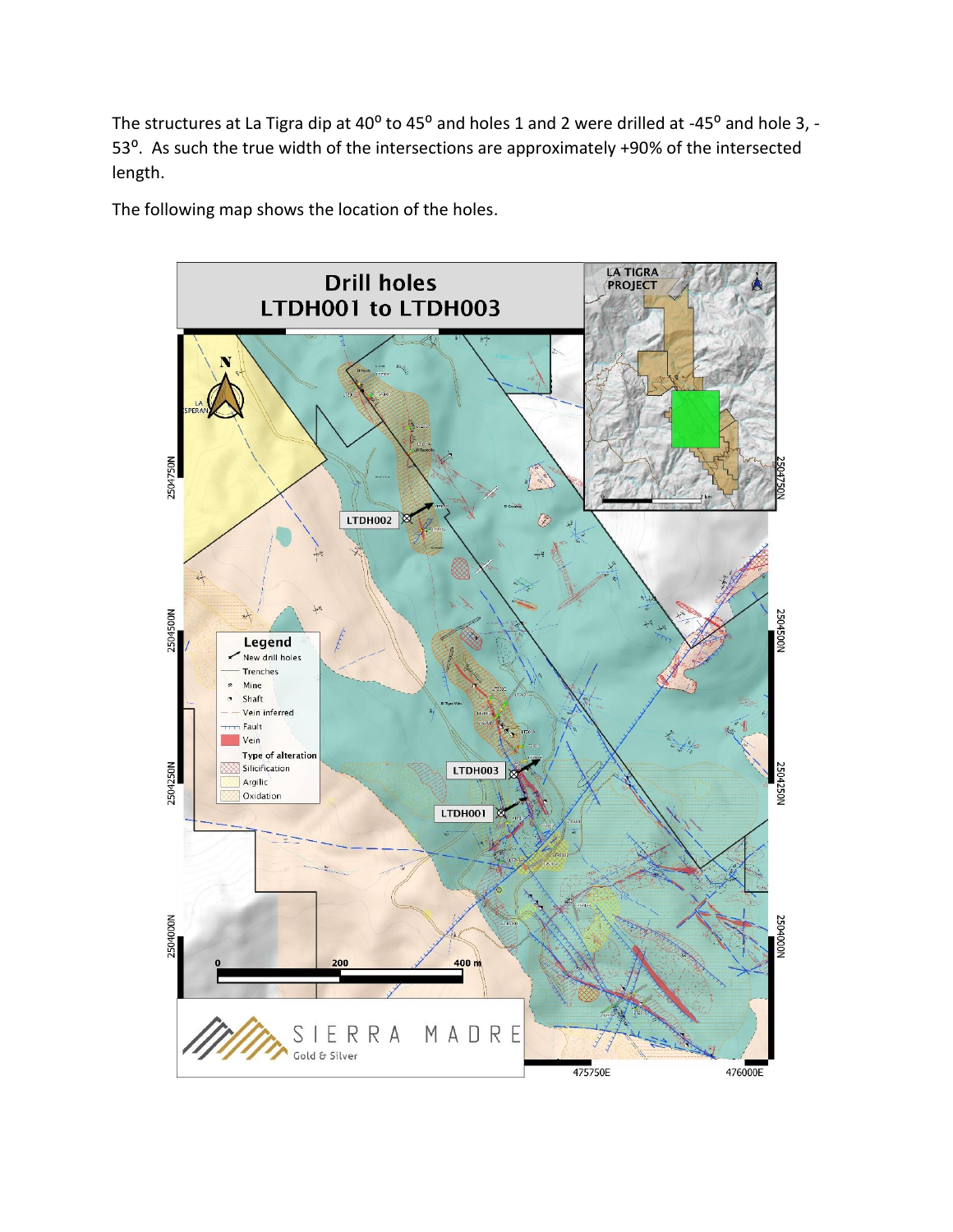### **Sabra Concession**

Due to the positive results of exploration activities, the Company is pleased to announce that it has filed for an additional mining concession covering 1,653 hectares. The area covered by the Sabra concession application lies to the west of the current La Tigra Project area as shown in the adjacent map.

This application significantly expands the footprint of the La Tigra Gold/Silver Project. A districtscale mapping and sampling program will be undertaken to locate prospective mineralized outcrops. Upon issuance of the concession title a trenching program followed by drilling will be initiated on any targets defined by this exploration work.

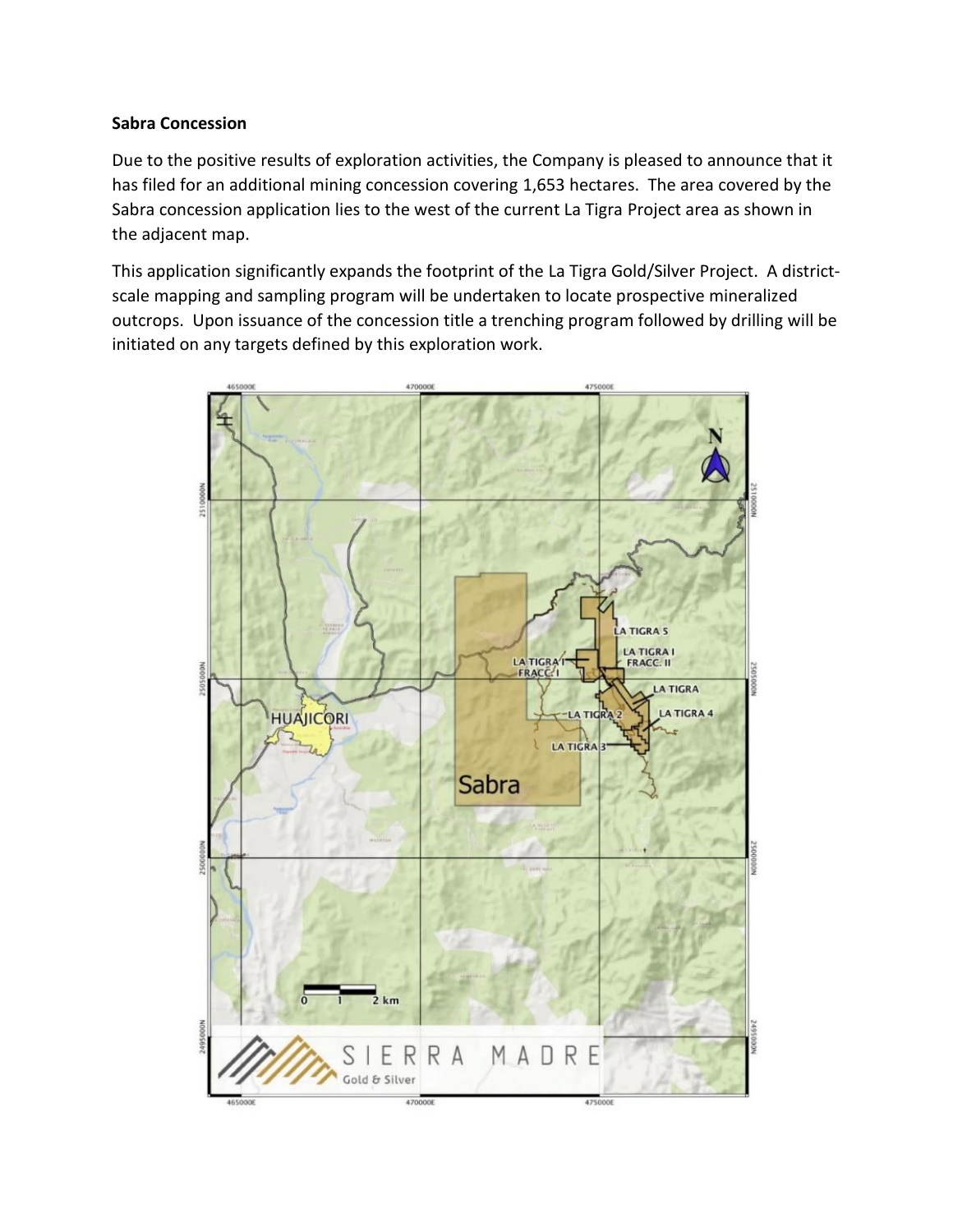### *About Sierra Madre*

Sierra Madre Gold and Silver Ltd. is a mineral exploration company, currently focused on the acquisition, exploration and development of the Tepic and La Tigra Properties in Nayarit, Mexico. The Company has an experienced management team with a proven track record of wealth creation in Mexico through project discovery, advancement, and monetization. Sierra Madre's key objective is to advance exploration on the Tepic and La Tigra Properties to determine whether they contain commercially exploitable deposits of precious or base metals.

On behalf of the board of directors of Sierra Madre Gold and Silver Ltd.,

"*Alexander Langer*" Alexander Langer President, Chief Executive Officer and Director **Contact:** investor@sierramadregoldandsilver.com

## **Sierra Madre Gold and Silver Best Practice**

Sierra Madre is committed to best practice standards for all exploration and sampling activities. The Company's exploration programs have been conducted following CIM Exploration Best Practice Guidelines which are incorporated by reference in NI 43-101. Analytical quality assurance and quality control procedures include the systematic insertion of blanks, standards and duplicates into the sample strings. Samples are placed in sealed bags and shipped directly to Bureau Veritas Lab located in Durango, Mexico or ALS Chemex in Guadalajara, Mexico for 30 gram gold fire assay, Aqua Regia digestion for silver and multi-element analyses by four acid digestion.

### **Qualified Person**

Mr. Gregory Smith, P. Geo, Director of Sierra Madre, is a Qualified Person as defined by NI 43- 101, and has reviewed and approved the technical data and information contained in this news release. Mr. Smith has verified the technical and scientific data disclosed herein.

### *Cautionary Note*

*Neither the TSX Venture Exchange nor its Regulation Services Provider (as that term is defined in the policies of the TSX Venture Exchange) accepts responsibility for the adequacy or accuracy of this news release.* 

*This press release contains "forward-looking information" and "forward-looking statements" within the meaning of applicable securities legislation. The forward-looking statements herein are*